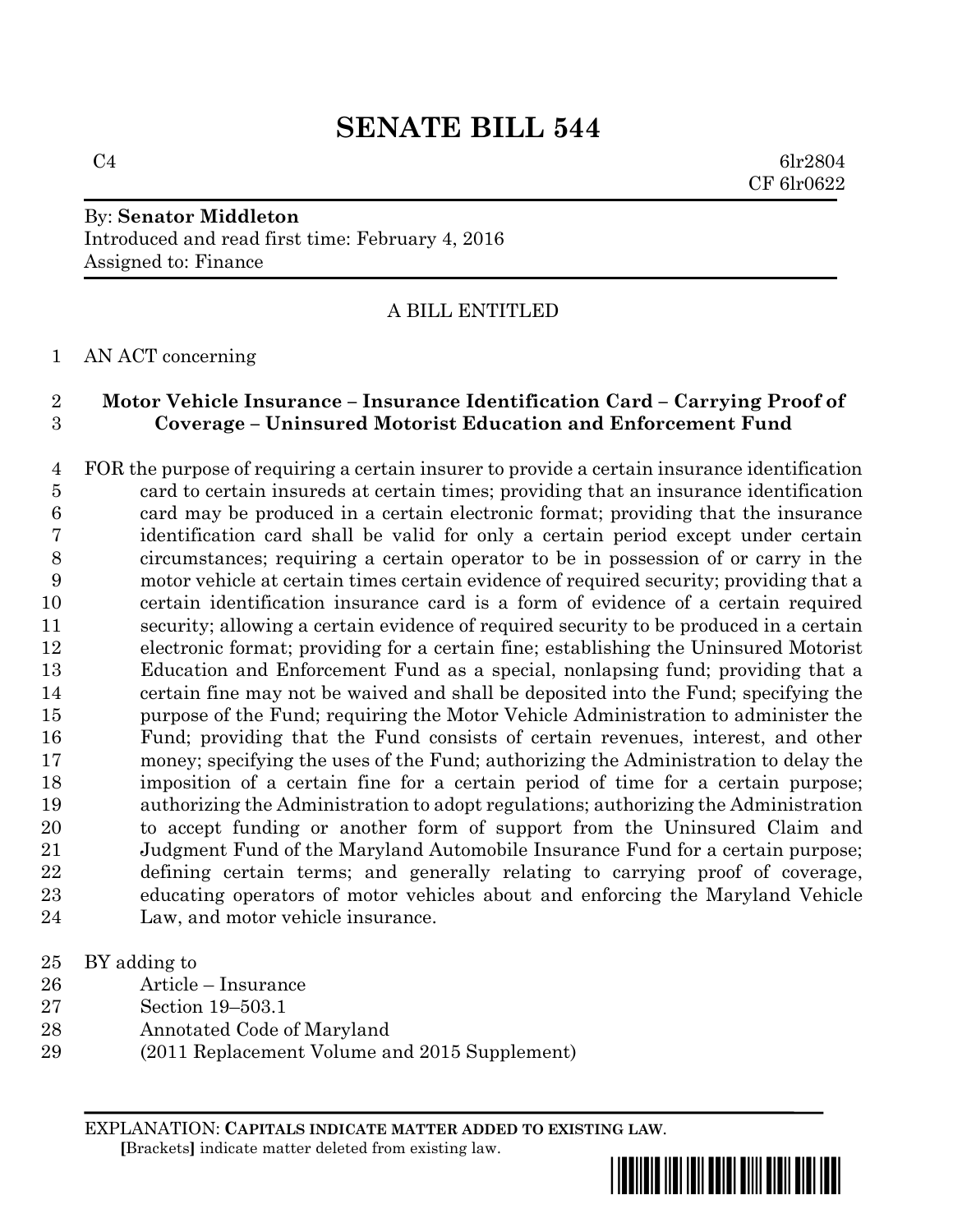**SENATE BILL 544**

 BY adding to Article – Transportation Section 17–104.2 Annotated Code of Maryland (2012 Replacement Volume and 2015 Supplement) SECTION 1. BE IT ENACTED BY THE GENERAL ASSEMBLY OF MARYLAND, That the Laws of Maryland read as follows: **Article – Insurance 19–503.1. (A) IN THIS SECTION, "INSURANCE IDENTIFICATION CARD" MEANS A CARD ISSUED BY OR ON BEHALF OF AN INSURER, IN A FORM THAT THE COMMISSIONER PRESCRIBES OR APPROVES, AS AN INDICATION THAT THE INSURER HAS ISSUED A MOTOR VEHICLE LIABILITY INSURANCE POLICY MEETING THE REQUIREMENTS OF THIS SUBTITLE. (B) (1) AN INSURER THAT ISSUES, SELLS, OR DELIVERS A MOTOR VEHICLE LIABILITY INSURANCE POLICY IN THE STATE SHALL PROVIDE TO AN INSURED AT THE TIME THE MOTOR VEHICLE LIABILITY INSURANCE POLICY IS INITIALLY ISSUED AND AT EACH RENEWAL AN INSURANCE IDENTIFICATION CARD THAT INDICATES: (I) THE FIRST NAMED INSURED ON THE MOTOR VEHICLE LIABILITY INSURANCE POLICY; (II) THE MOTOR VEHICLE COVERED UNDER THE MOTOR VEHICLE LIABILITY INSURANCE POLICY;**

 **(III) THE PERIOD FOR WHICH COVERAGE UNDER THE MOTOR VEHICLE LIABILITY INSURANCE POLICY IS IN EFFECT; AND**

**(IV) ANY OTHER INFORMATION THE COMMISSIONER REQUIRES.**

 **(2) (I) IF AN INSURED AND AN INSURER BOTH CONSENT, AN INSURANCE IDENTIFICATION CARD MAY BE PRODUCED IN ELECTRONIC FORMAT.**

 **(II) ACCEPTABLE ELECTRONIC FORMATS INCLUDE DISPLAY OF ELECTRONIC IMAGES ON A CELLULAR PHONE OR ANY OTHER TYPE OF PORTABLE ELECTRONIC DEVICE.**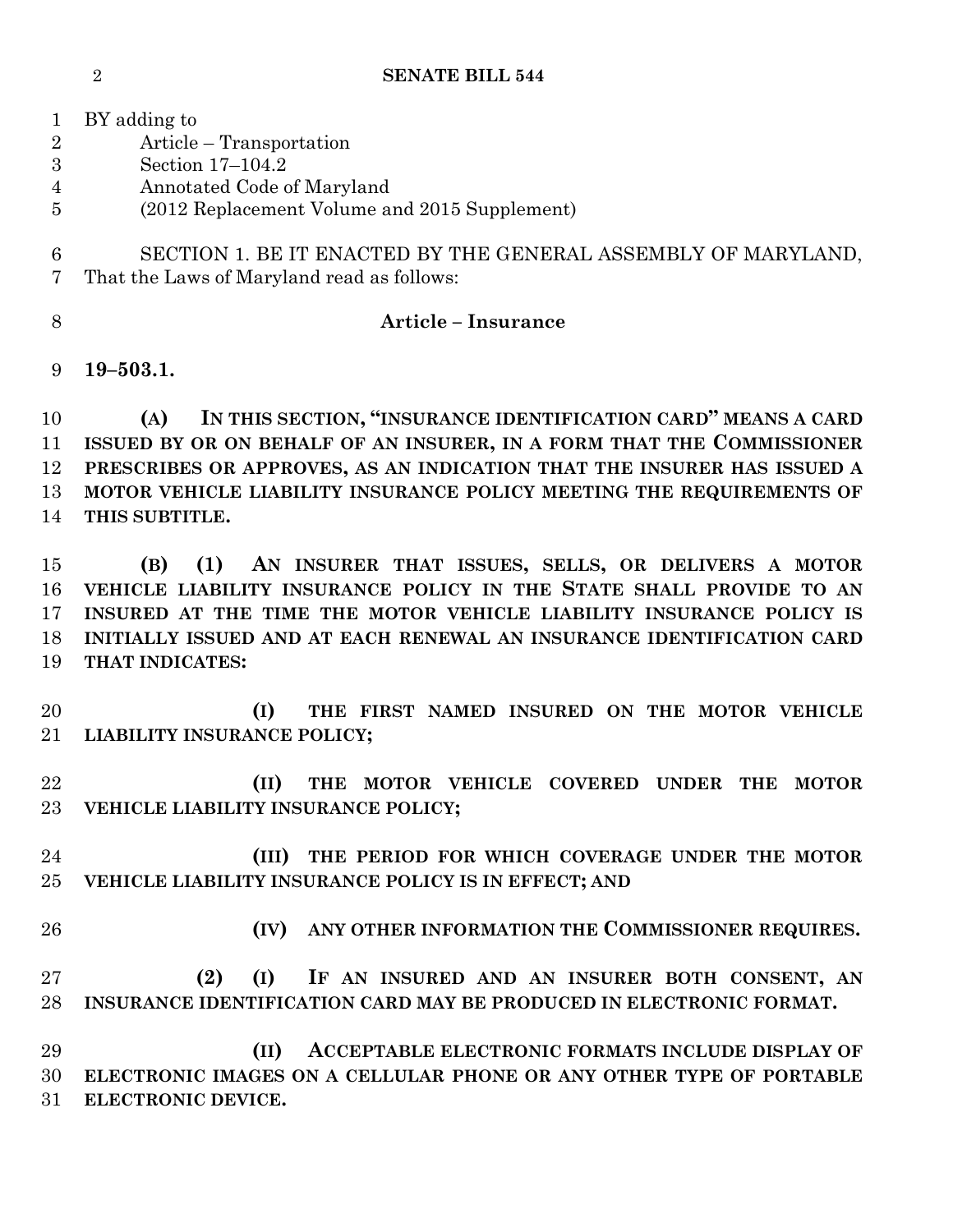**(3) (I) EXCEPT AS PROVIDED IN SUBPARAGRAPH (II) OF THIS PARAGRAPH, AN INSURANCE IDENTIFICATION CARD SHALL BE VALID ONLY FOR THE PERIOD FOR WHICH MOTOR VEHICLE LIABILITY INSURANCE COVERAGE HAS BEEN PAID BY THE INSURED.**

 **(II) IF THE INSURED IS ON AN INSURER–SPONSORED PAYMENT PLAY OR HAS FINANCED PREMIUMS THROUGH A PREMIUM FINANCE COMPANY, THE INSURANCE IDENTIFICATION CARD MAY BE ISSUED FOR PERIODS OF 6 MONTHS EVEN IF THE PAYMENT BY THE INSURED IS FOR A PERIOD OF LESS THAN 6 MONTHS.**

**Article – Transportation**

**17–104.2.**

 **(A) IN THIS SECTION, "FUND" MEANS THE UNINSURED MOTORIST EDUCATION AND ENFORCEMENT FUND.**

 **(B) THE OPERATOR OF A MOTOR VEHICLE THAT IS REQUIRED TO BE REGISTERED IN THIS STATE SHALL:**

 **(1) BE IN POSSESSION OF, OR CARRY IN THE MOTOR VEHICLE, EVIDENCE OF THE REQUIRED SECURITY FOR THE MOTOR VEHICLE, WHEN OPERATING THE MOTOR VEHICLE ON A HIGHWAY IN THE STATE; AND**

 **(2) PRESENT EVIDENCE OF THE REQUIRED SECURITY ON THE REQUEST OF A LAW ENFORCEMENT OFFICER.**

 **(C) (1) AN INSURANCE IDENTIFICATION CARD ISSUED BY OR ON BEHALF OF A MOTOR VEHICLE INSURER UNDER § 19–504.1 OF THE INSURANCE ARTICLE IS A FORM OF EVIDENCE OF THE REQUIRED SECURITY FOR THE MOTOR VEHICLE.**

 **(2) EVIDENCE OF THE REQUIRED SECURITY MAY BE PRODUCED IN ELECTRONIC FORMAT, INCLUDING DISPLAY OF ELECTRONIC IMAGES ON A CELLULAR PHONE OR ANY OTHER TYPE OF PORTABLE ELECTRONIC DEVICE.**

 **(D) (1) A PERSON WHO VIOLATES SUBSECTION (B) OF THIS SECTION IS SUBJECT TO A FINE OF \$50.**

**(2) THE FINE UNDER PARAGRAPH (1) OF THIS SUBSECTION:**

 **(I) EXCEPT AS PROVIDED IN SUBSECTION (F) OF THIS SECTION, MAY NOT BE WAIVED; AND**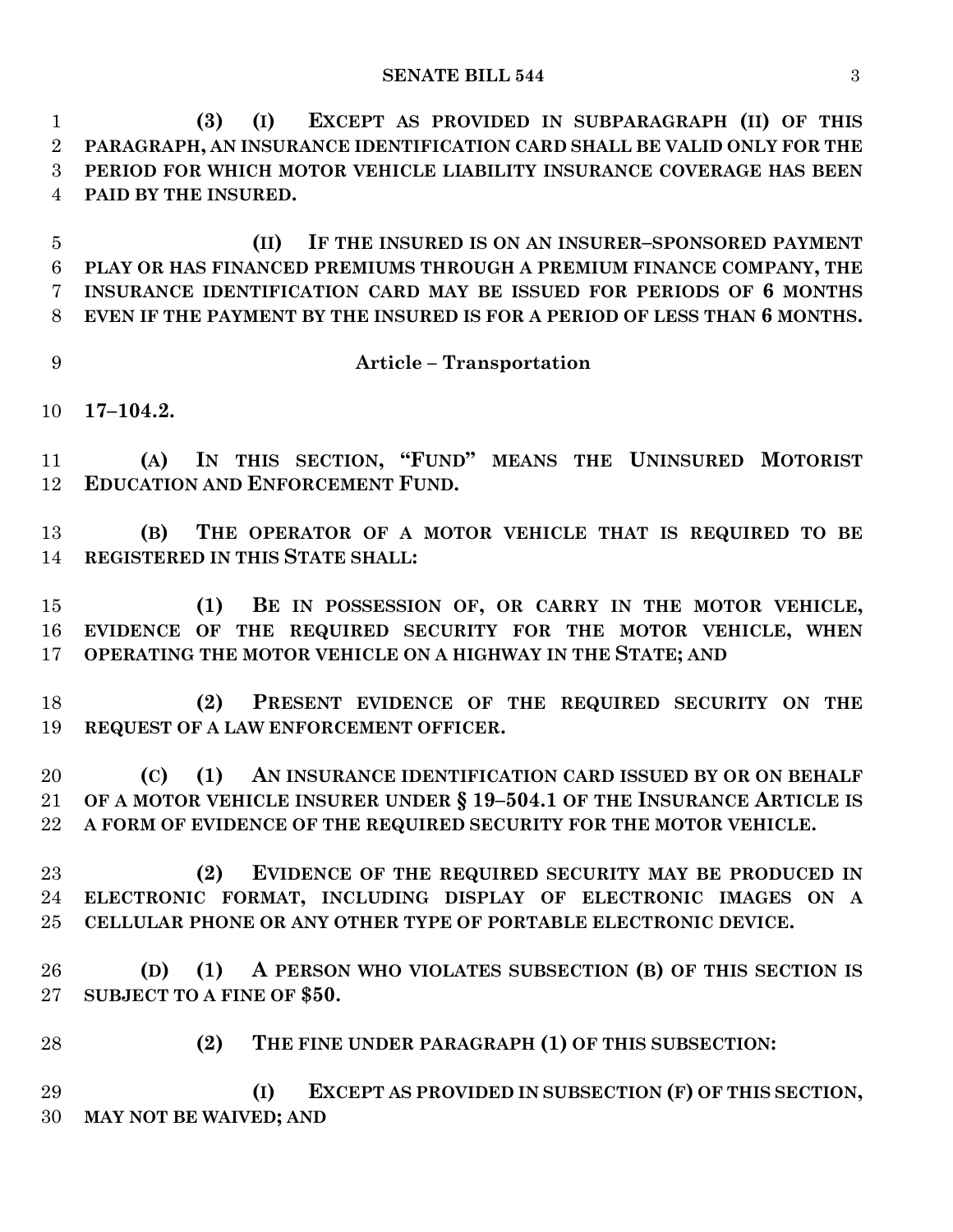|                     | <b>SENATE BILL 544</b><br>$\overline{4}$                                                                                                                           |
|---------------------|--------------------------------------------------------------------------------------------------------------------------------------------------------------------|
| $\mathbf{1}$        | SHALL BE DEPOSITED IN THE FUND.<br>(II)                                                                                                                            |
| $\overline{2}$<br>3 | THERE IS AN UNINSURED MOTORIST EDUCATION<br>(1)<br>(E)<br>AND<br><b>ENFORCEMENT FUND.</b>                                                                          |
| 4<br>$\overline{5}$ | THE PURPOSE OF THE FUND IS TO PROVIDE FUNDING FOR THE<br>(2)<br>EDUCATION OF OPERATORS ABOUT, AND THE ENFORCEMENT OF, SECURITY                                     |
| 6                   | REQUIREMENTS FOR MOTOR VEHICLES UNDER THE MARYLAND VEHICLE LAW.                                                                                                    |
| 7                   | (3)<br>THE ADMINISTRATION SHALL ADMINISTER THE FUND.                                                                                                               |
| 8<br>9<br>10        | (I)<br>THE FUND IS A SPECIAL, NONLAPSING REVOLVING FUND<br>(4)<br>THAT IS NOT SUBJECT TO § 7-302 OF THE STATE FINANCE AND PROCUREMENT<br>ARTICLE.                  |
| 11<br>12            | THE STATE TREASURER SHALL HOLD<br><b>FUND</b><br><b>THE</b><br>(II)<br>SEPARATELY AND THE COMPTROLLER SHALL ACCOUNT FOR THE FUND.                                  |
| 13                  | THE FUND CONSISTS OF:<br>(5)                                                                                                                                       |
| 14<br>15            | REVENUES DEPOSITED TO THE FUND UNDER SUBSECTION<br>(I)<br>(D) OF THIS SECTION;                                                                                     |
| 16                  | <b>INTEREST EARNINGS OF THE FUND; AND</b><br>(II)                                                                                                                  |
| 17<br>18            | (III) ANY OTHER MONEY FROM ANY OTHER SOURCE ACCEPTED<br>FOR THE BENEFIT OF THE FUND.                                                                               |
| 19                  | (6)<br>MONEY IN THE FUND SHALL BE USED FOR:                                                                                                                        |
| 20                  | THE ADMINISTRATION OF THE FUND; AND<br>(I)                                                                                                                         |
| 21<br>22<br>23      | (II)<br>THE EDUCATION OF OPERATORS OF MOTOR VEHICLES<br>ABOUT, AND THE ENFORCEMENT OF, SECURITY REQUIREMENTS FOR MOTOR<br>VEHICLES UNDER THE MARYLAND VEHICLE LAW. |
| 24<br>$25\,$        | THE ADMINISTRATION MAY ADOPT REGULATIONS TO CARRY OUT THIS<br>(F)<br>SECTION.                                                                                      |

 SECTION 2. AND BE IT FURTHER ENACTED, That the Administration may delay the imposition of a fine under this Act to allow a period of time that the Administration determines is sufficient for the education of operators of motor vehicles about the requirement to carry evidence of required security under § 17–104.2(b) of the Transportation Article, as enacted by Section 1 of this Act.